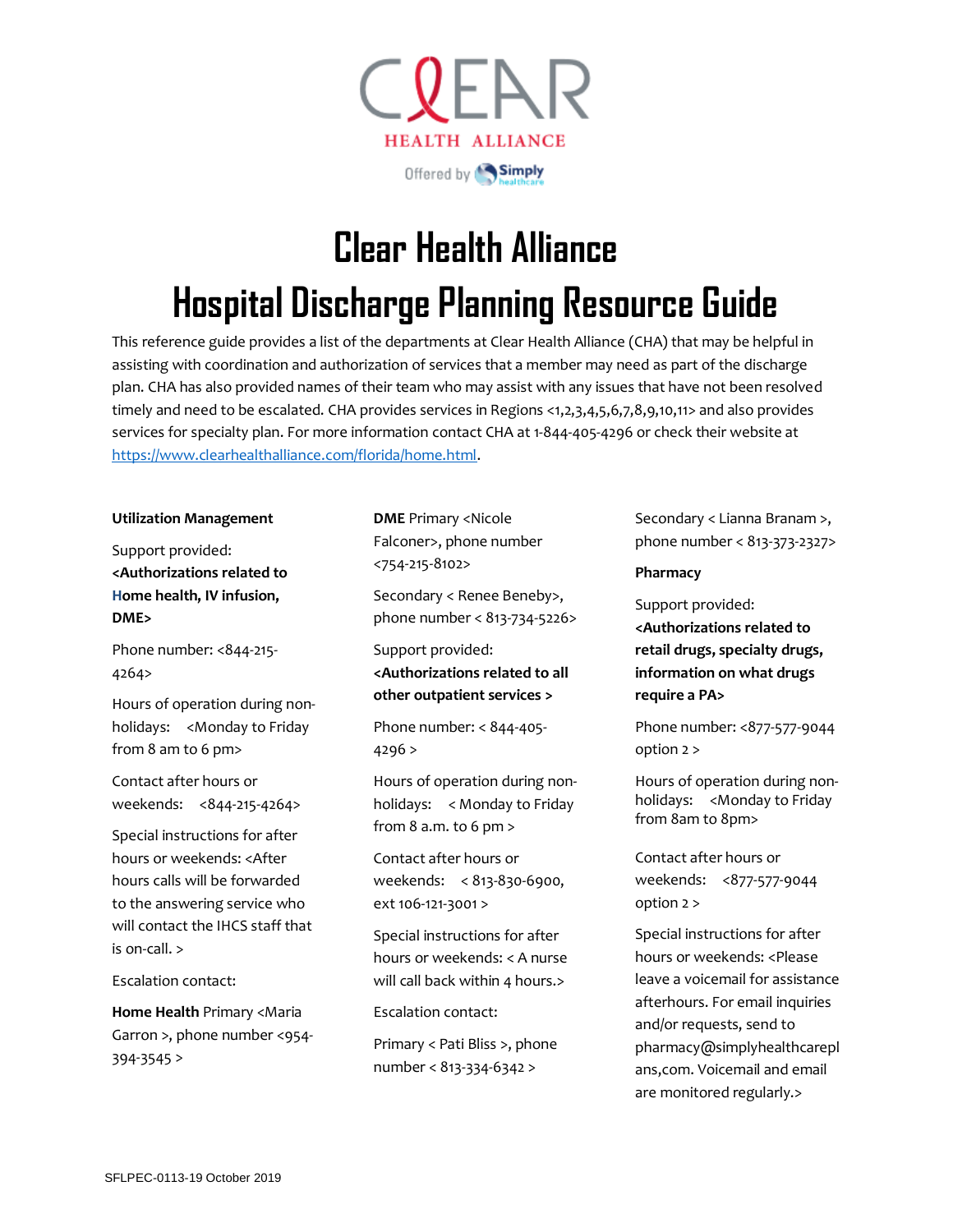Escalation contact:

Primary <Conrad Roux>, phone number <786-559-0024>

Secondary <John McDowell>, phone number <813-404-0728>

**Subcontracted Utilization Management Services** 

Support provided: **<Dermatology-Name-Health Network One, Inc.>**

Phone number: < 1-800-595- 9631>

Hours of operation during nonholidays: <Monday to Friday 8:30am-5pm>

Contact after hours or weekends: <1-844-406-2396>

Special instructions for after hours or weekends: <Contact 24 hour nurse line via Member Services.>

Escalation contact:

Primary <1-800-595-9631; Monday to Friday 8:30am-5pm>

Support provided: **<Therapies-Health Network One, Inc.>**

Phone number: <1-888-550- 8800>

Hours of operation during nonholidays: <Monday to Friday 8:30am-5pm>

CREAR **HEALTH ALLIANCE** 

Offered by **Simply** 

Contact after hours or weekends: <1-844-406-2396>

Special instructions for after hours or weekends: <Contact 24 hour nurse line via Member Services >

Escalation contact:

Primary <1-888-550-8800; Monday to Friday 8:30am-5pm>

Support provided: **<Vision-EyeQuest of Florida, Inc.>**

Phone number: <866-516- 0957>

Hours of operation during nonholidays:  $< 24/7$ 

Contact after hours or weekends: <866-516-0957>

Special instructions for after hours or weekends: < not applicable>

Escalation contact:

Primary 866-516-0957; 24/7

Support provided: <Radiology- AIM Specialty Services; Review of diagnostic imaging>

Phone number: <800-714- 0040>

Hours of operation during nonholidays: < Monday – Friday,  $7:30$  am  $-7$  pm Central Standard time>

Contact after hours or weekends: <800-714-0040> Special instructions for after hours or weekends: <AIM is not open during weekends, providers should call during normal business hours> Escalation contact:

<Escalations can be initiated via the call center; 800-714- 0040. AIM services can also be initiated via the AIM Provider Portal, [www.providerportal.com](https://urldefense.proofpoint.com/v2/url?u=http-3A__www.providerportal.com&d=DwMFAg&c=A-GX6P9ovB1qTBp7iQve2Q&r=1pA3N-sQTHOoWSCADzhBgv7lhCVRKwFB2K82f2C_a4zSWD8gWgV-aoGdfkOBD6V_&m=EPW_9zHSWpbfuJ5RVgslVI0kTX4QOw2AEnjXua-K_HQ&s=Q_5176b3RcR7o57Zsrq0NM89xfpbaqxCXNJXOa6vCD8&e=) >

## **Transportation**

Support provided: <non**emergency transportation home upon discharge-MCT>**

Phone number: < CHA- 877- 671-6671, LTC-844-671-6662, MCARE-833-628-0388, MCAID-844-628-0388>

Hours of operation during nonholidays: <24/7>

Contact after hours or weekends: <CHA- 877-671- 6671, LTC-844-671-6662, MCARE-833-628-0388, MCAID-844-628-0388>

Special instructions for after hours or weekends: <services available 24/7>

Escalation contact:

Primary <Idel Amores>, phone number <786-285-6514)

Secondary <Jorge Venerio>, phone number <305-525-9262)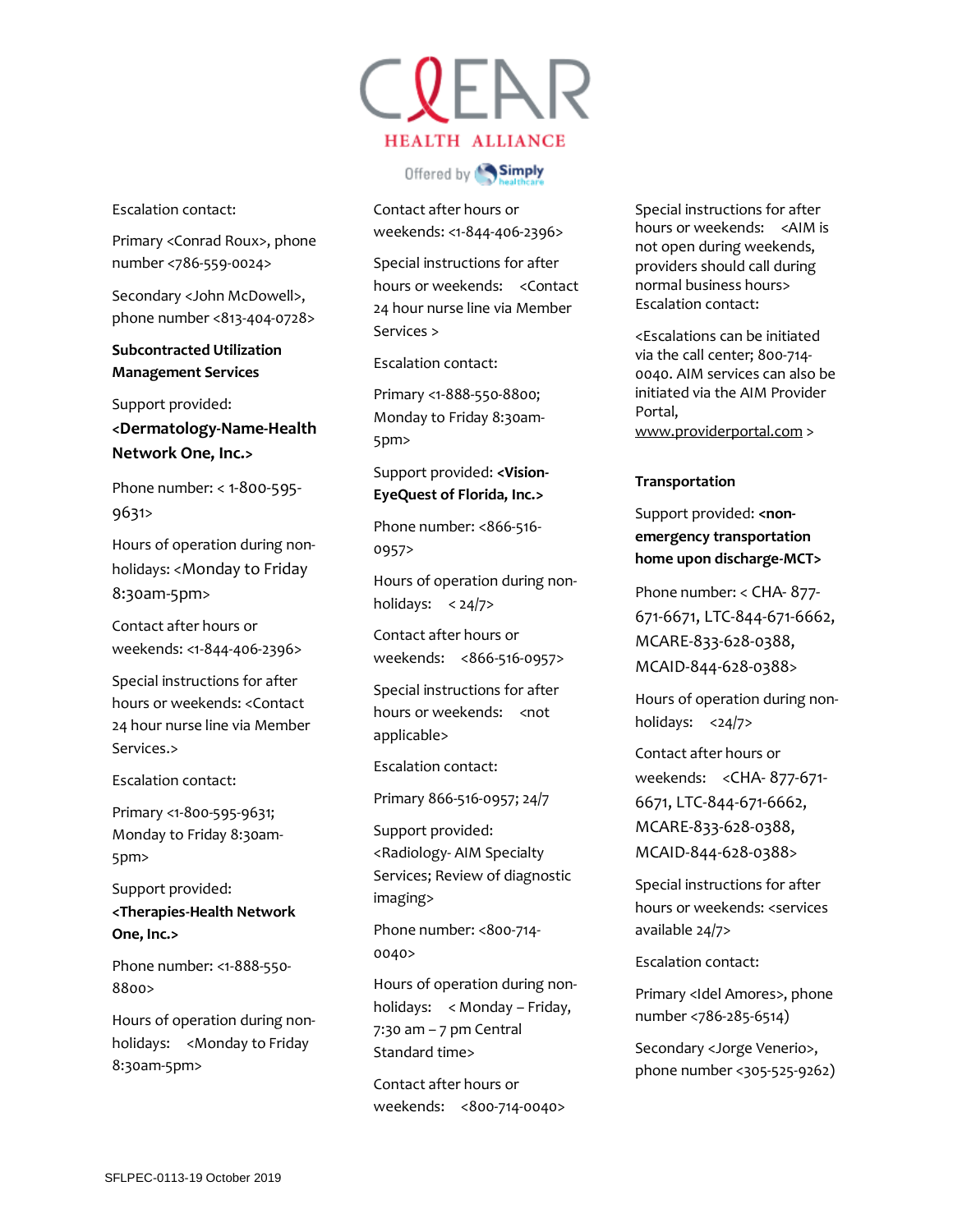Support provided: <non**emergency transportation home upon discharge-RIDE2MD>**

Phone number: <305-501-5800>

Hours of operation during nonholidays: <24/7>

Contact after hours or weekends: <305-501-5800>

Special instructions for after hours or weekends: <services available 24/7>

Escalation contact:

Primary <Delia Lescano>, phone number <305-321- 2666c)

Secondary <Jorge Venerio>, phone number <305-525-9262)

Support provided: <non**emergency transportation home upon discharge-Logistic Care>**

Phone number: < 877-779- 8617>

Hours of operation during nonholidays: < Monday to Friday from 8:00 am to 5:00 pm>

Contact after hours or weekends: < 877-779-8617> CREAR **HEALTH ALLIANCE** 

Offered by Simply

Special instructions for after hours or weekends: <not applicable>

Escalation contact:

Primary <Henry Altamirano >, phone number < 866-372- 9794)

Secondary <Robert Perez>, phone number < 866-372- 9794)

#### **Case Management**

Support provided: **<Assistance with appointments post discharge, linking member to community services, education on condition, and coordination with treating providers>**

Phone number: <1-855-459- 1566>

Hours of operation during nonholidays: <Monday to Friday from 8am to 5pm>

Contact after hours or weekends: <Nurse advice line 1-866-800-8789>

Special instructions for after hours or weekends: <If immediate assistance is identified for case management, the nurse advice line will contact the on-call

Case Management leader via the on-call cell phone. Primary on call line: 786-626-1963, Backup line: 813-293-0835>

Escalation contact:

Primary Alina Orozco, phone number 786-395-0989

Secondary Madlon Allen-Stamp, phone number 786-375- 7501

Support provided: **< Behavioral Health Case Management>**

Phone number: < 1-800-221- 5487>

Hours of operation during nonholidays: <24 hours>

Contact after hours or weekends: < 1-800-221-5487>

Special instructions for after hours or weekends: < 1-800- 221-5487>

Escalation contact:

Primary <Michelle O'Connell>, phone number <781-572-0593)

Secondary <Susan Bramer>, phone number <813-304-7716)

To ensure optimal continuity of care, it is important and encouraged to connect the patient with a primary care provider (PCP) upon discharge. For guidance on how to access and validate a patient's PCP please contact 1- 844-405-4296.